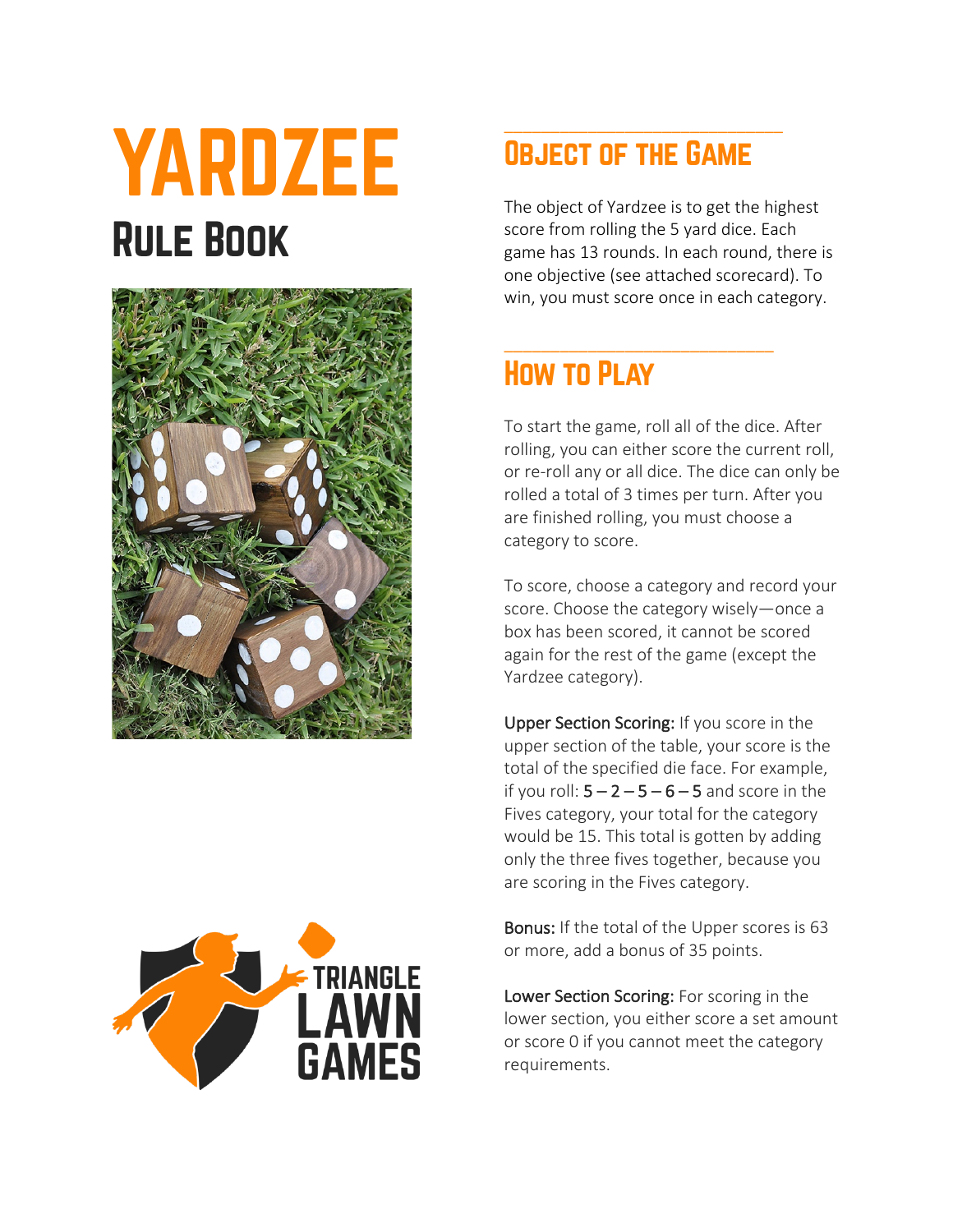3 & 4 of a Kind: For 3 of a Kind, you must have at least 3 of the same die faces. For 4 of a Kind, you must have at 4 die faces the same. Score the total of all the dice.

Small & Large Straight: A Straight is a sequence of consecutive die faces. A Small Straight is 4 consecutive faces, and a Large Straight is 5 consecutive faces. Small Straights score 30 points, and a Large scores 40 points. If you rolled  $2 - 3 - 2 - 5 - 4$ , you could score 30 in Small Straight, or 0 in Large Straight.

Full House: A full house is having both 3 of a Kind and 2 of a Kind. Full Houses score 25 points.

First Yardzee: A Yardzee is 5 of a Kind. It scores 50 points, but you may choose to *not* score it as a Yardzee. If you choose not to

score it as a Yardzee, you can take it as a top row score and safeguard your bonus.

Additional Yardzees: If you roll a second Yardzee and you scored your first Yardzee in the Yardzee box, your second Yardzee is worth 100 points. You must also put this roll into another category. For example, if you roll  $4 - 4 - 4 - 4$ , and the Fours category is not filled, you must score the Fours category. If the corresponding Upper category is filled, you must score zero anywhere on the Upper section.

Chance: You can roll anything and put it in the Chance category. You score the total of the die faces.

Scratch/Dump Scores: You can score any roll in any category at any time, even if the resulting score is zero.